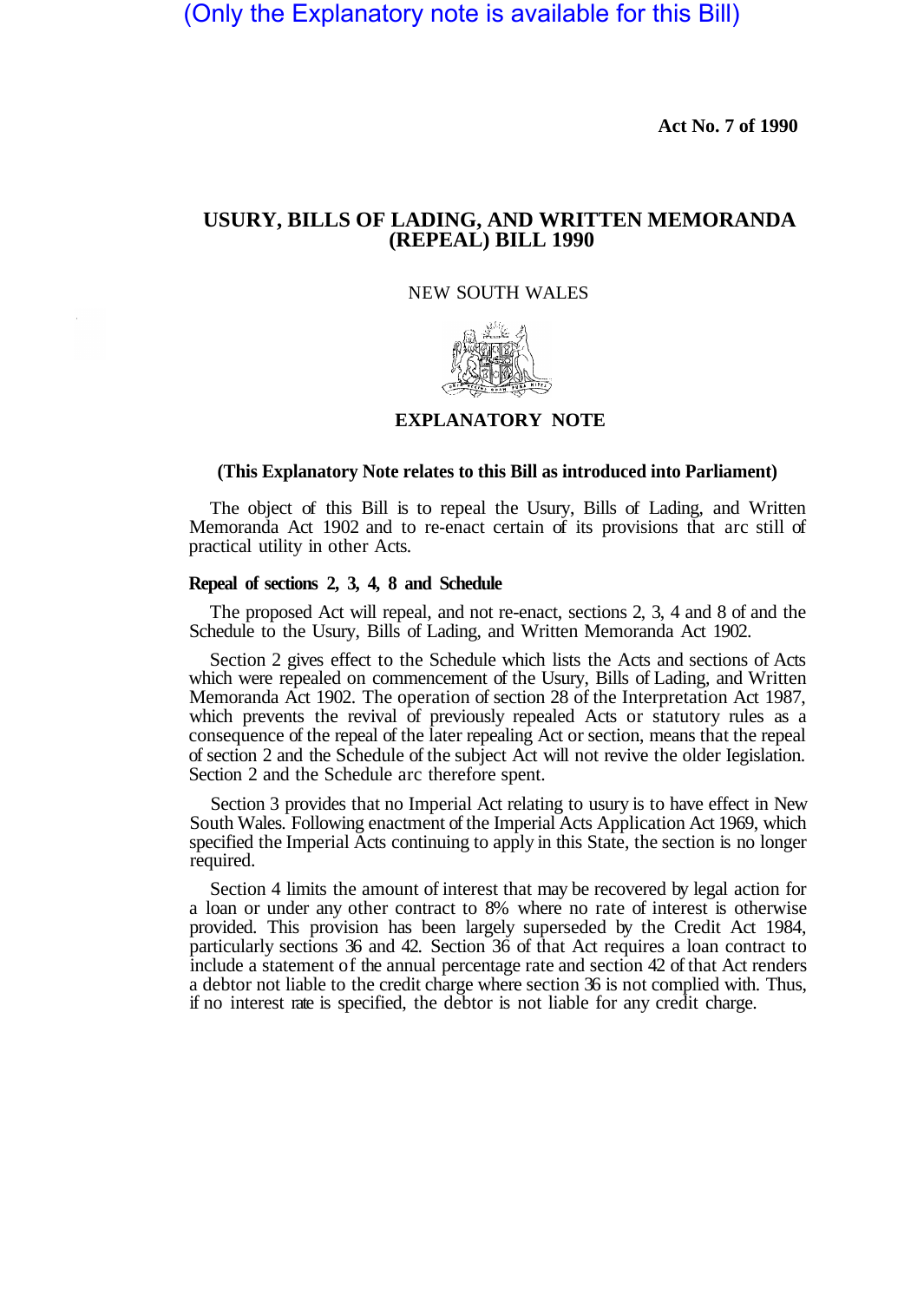Section 8 provides that a guarantee is not invalid only because the consideration for the guarantee does not appear in writing or by necessary inference from a written document. The section was originally considered necessary because it was decided that section 4 of the Statute of Frauds, which required an agreement to be in writing, extended to both the promise and the consideration for it. As the Statute of Frauds has been repealed, section 8 may also be repealed.

#### **Transfer of sections 5, 6 and 7 to Sale of Goods Act 1923**

Sections 5, 6 and 7 deal with certain consequences of consignment or indorsement of bill so flading.Where a bill of lading is delivered to the consignee named in it, or is transferred by indorsement to an indossee, with the intention and effect of passing the property in the goods specified in it, the rights and liabilities under the contract contained in the bill of lading are, by the provisions, transferred to the consignee or indorsee as if the contract had been made with that person. The person is therefore entitled, on presenting the bill of lading, to claim delivery of the goods and the shipowner cannot escape liability for their non-delivery unless the shipowner succeeds in proving either that the goods were never in fact shipped, or that the non-delivery was occasioned by some excepted peril. The consignee or indorsee must in turn take delivery of the goods and gay the freight reserved by the bill of lading, the shipowner being entitled to withhold delivery until that freight has been paid or tendered, or until any other lien existing at common law or created by the bill of lading has been discharged.

The provisions do not affect certain existing rights such as any right of stoppage in transitu or deprive the shipowner of the right to claim the freight from the original shipper or owner of the goods.

It is further provided that a bill of lading in the hands of a consignee or indorsee for valuable consideration, representing goods to have been shipped, is conclusive evidence of shipment as against the master or other person signing it, even if the goods or some part of them may not have been shipped, unless the holder of the bill of lading had, at the time when he or she became holder, actual notice that the goods had not in fact been put on board.

Proposed section 4 re-enacts sections 5, 6 and 7 in line with legislation in force in the United Kingdom and other Australian jurisdictions as sections 50A - 50C of the Sale of Goods Act 1923.

#### **Transfer of section 8A to Law Reform (Miscellaneous Provisions) Act 1965**

Section 8A provides that a person who is surely for the debt or duty of another, and who pays the debt or performs the duty, is to be entitled to have assigned to him or her, or to a trustee on his or her behalf, all the securities that the principal creditor had against the debtor.

Section 8A was relied on successfuly in *D & J Fowler (Australia) Ltd and anor* v. *Bank of New South Wales and ors* [1982] 2 NSWLR 879.

Proposed section 5 re-enacts the provision in substantially the same form as is in force in South Australia and Victoria as section 3 of the Law Reform (Miscellaneous Provisions) Act 1965.